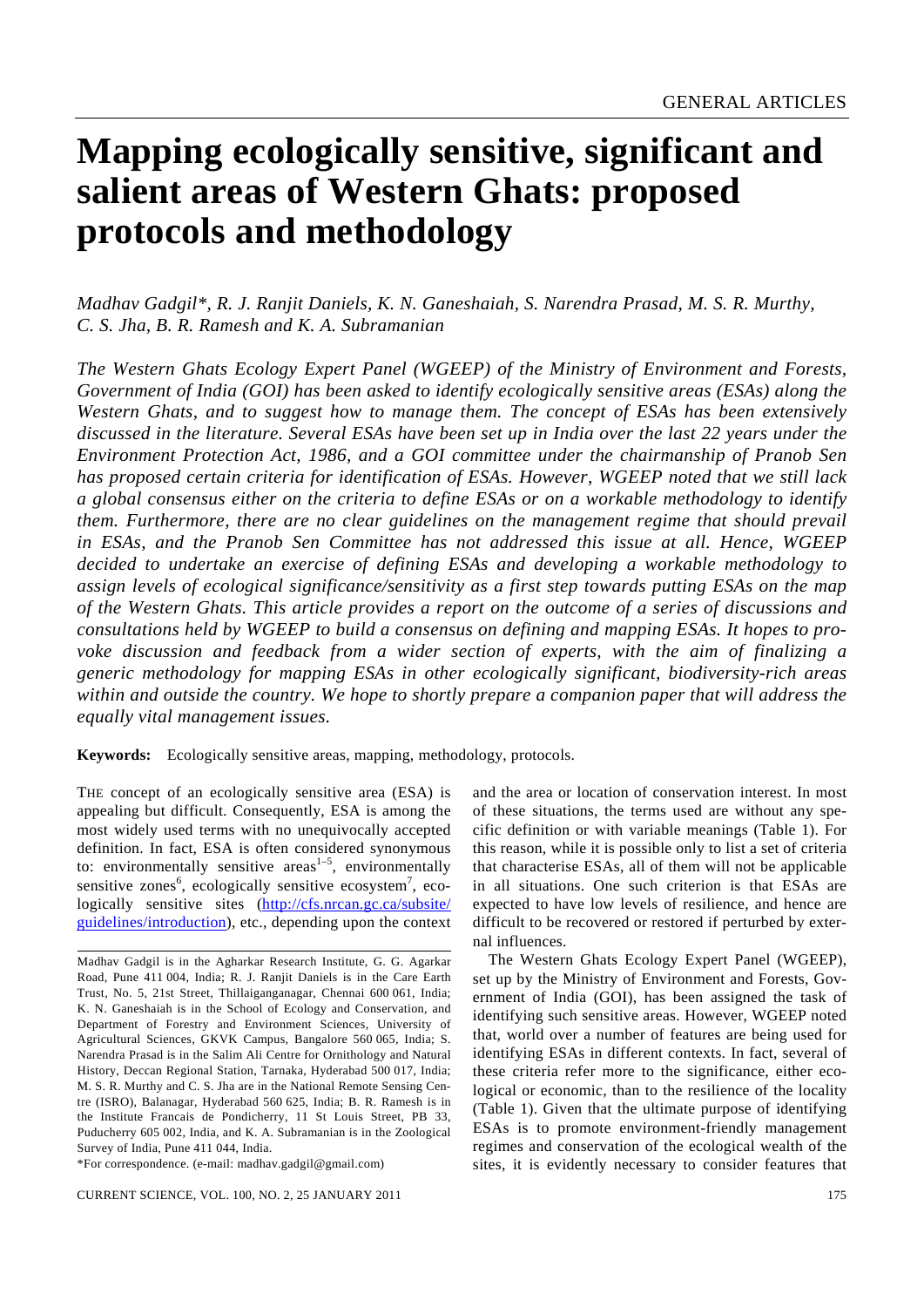| Terminologies used and the attributes suggested to be used while assigning recological salience scoles |                                                                         |                                                                        |                                                  |                                                                                                 |                                                                                                                |  |
|--------------------------------------------------------------------------------------------------------|-------------------------------------------------------------------------|------------------------------------------------------------------------|--------------------------------------------------|-------------------------------------------------------------------------------------------------|----------------------------------------------------------------------------------------------------------------|--|
| Term<br>used                                                                                           | Intrinsic<br>biological value                                           | Intrinsic ecological<br>service value                                  | Intrinsic<br>economic value                      | Intrinsic socio-<br>cultural value                                                              | Intrinsic<br>sensitivity                                                                                       |  |
| Environmentally<br>sensitive area <sup><math>3-5</math></sup> or                                       | Habitats, plant types                                                   | Linkage corridors                                                      | Community needs                                  | Human history,<br>land use, unique                                                              | Soils, hydrology,<br>physiography                                                                              |  |
| Ecologically sensitive<br>ecosystems <sup>7,29</sup>                                                   | Fishes, reptiles birds,<br>mammals                                      | Seismic areas                                                          | Economics                                        | farmlands, prime<br>farmlands<br>Recreation areas<br>Community<br>organization,<br>demographics | (slope elevation),<br>geology, climate                                                                         |  |
| Ecologically sensitive<br>zone <sup>8</sup>                                                            | Biological diversity,<br>endangered species,<br>forests                 | Groundwater<br>recharge, public<br>water supply areas,<br>habitats     | Agricultural land,<br>major settlements          | Tourist and religious<br>places                                                                 | Flood-prone,<br>earthquake                                                                                     |  |
| Desertification<br>sensitivity <sup>30</sup>                                                           | Vegetation quality<br>(vegetation cover)                                |                                                                        |                                                  |                                                                                                 | Soil quality<br>(texture, depth,<br>slope), climatic<br>quality index<br>(erosion, rainfall,<br>aridity), etc. |  |
| Ecologically sensitive<br>area <sup>1,10,31</sup>                                                      | Endemism<br>Rarity<br><b>Endangered</b> species<br>Centres of evolution | Specialized<br>ecosystems,<br>wildlife corridors,<br>origins of rivers | Areas or<br>centres of less<br>known food plants | Sacred groves                                                                                   | Areas with<br>intrinsically<br>low resilience,<br>steep slopes                                                 |  |
|                                                                                                        | of domesticated<br>species, special<br>breeding site/area               | Wetlands<br>Grasslands                                                 |                                                  |                                                                                                 |                                                                                                                |  |

**Table 1.** Terminologies used and the attributes suggested to be used while assigning 'ecological salience' scores

define ecological and economic values, along with the resilience of the locality while identifying ESAs. Therefore, following a country-wide consultation among experts and interested stakeholders, WGEEP has attempted to re-evaluate the concept of ESAs, redefine it for the purpose at hand and develop a consensus protocol for scoring levels of ecological significance and sensitivity over the entire Western Ghats, leading eventually to a mapping of ESAs along the Western Ghats. In this article, we outline the conceptual basis and details of protocols thus arrived at. We hope that a generalized form of these protocols could be used for other bio-rich areas as well, within and outside the country.

#### **A working definition of ESA**

Focusing on resilience, the Macmillan Dictionary (http:// www.macmillandictionary.com/dictionary/british/environ mentally-sensitive-area) defines an environmentally sensitive area as 'an area where the natural environment can easily be harmed'. We may therefore employ as a starting point the definition of ecologically sensitive areas as those 'ecological units that may be easily affected or harmed'. However, for operational purposes, we need to also consider the significance, and not just sensitivity, and therefore would like to define ESAs as those areas 'that are ecologically and economically important, but

vulnerable even to mild disturbances, and hence demand careful management'. We consider 'ecologically and economically important' areas as those areas that are biologically and ecologically 'rich', 'valuable' and or 'unique', and are largely irreplaceable if destroyed. Further, by virtue of their biological richness, they could be potentially of high value to human societies, help in maintaining the ecological stability of the area, and be significant in conserving biological diversity. Similarly, their 'uniqueness' may be recognized either by the rarity of the living systems they harbour, that are difficult to replace if lost, or by the uniqueness of the services they offer to human society. Their 'vulnerability' could be determined by physiographic features that are prone to erosion or degradation under human and other influences such as erratic climate, and on the basis of historical experience. The Pronab Sen Committee<sup>8</sup> report as well as several other earlier attempts to define ESAs have also suggested these components as directly or indirectly important (Table 1).

#### **Do we need different terminology?**

As noted above, world over, ESAs are being proposed not merely as sensitive areas, but also as 'ecologically significant areas'. Their significance may lie in their biological value, ecological value, economic value, cultural and historical values (for instance, as sacred groves or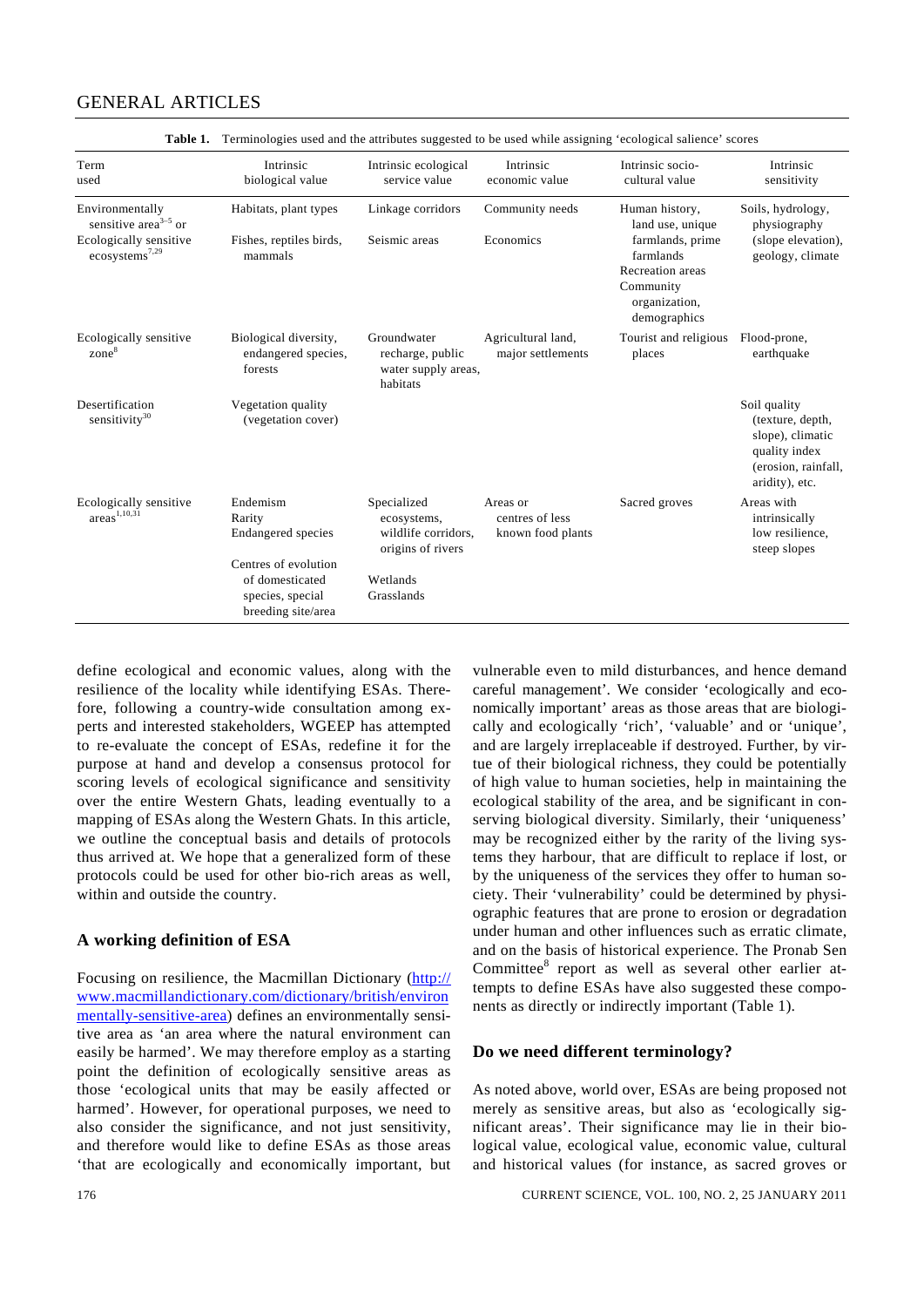forts), and also in being sensitive to external natural and anthropogenic pressures. Therefore, they need to be conserved taking the local context into account, on the basis of graduated or layered regulations as well as positive incentives depending upon their intrinsic value and extent of resilience. Indeed we believe that there is a consensus, that ESAs shall not only be ecologically sensitive areas, but also ecologically, economically and culturally significant areas. Since 'sensitive' and 'significant' each has its specific connotation, it would be useful to employ another word for the broader concept. Such a word is salient, whose meaning includes: 'relative importance based on context'. Therefore, we propose to use the term 'ecologically salient areas' in lieu of 'ecologically sensitive areas' to capture both aspects, while retaining the abbreviation as ESA. Thus in the ensuing pages we use ESAs in this sense and not to refer merely to ecologically sensitive areas.

## **Why ESAs?**

India has a rich history of nature conservation, going back to prehistorical times. These traditions follow many criteria that are being proposed today as the bases for ESAs, such as sacred forests protecting origins of rivers (e.g. Bhimashankar in Pune District, Maharashtra, at the origin of the Bhima River), or important breeding habitats (e.g. Kokkre–Bellur Pelicanry in Mandya District, Karna- $\text{taka}$ <sup>9</sup>. In modern times, we have established a substantial set of conservation sites such as biosphere reserves, national parks and wildlife sanctuaries that constitute a fairly effective network of protected areas (PAS) for conserving biological diversity and natural habitats $10,11$ . Most of these tend to be large forested areas identified for conservation because they harbour high levels of biological diversity, flagship species, or unique landscape elements. However, except in certain cases, such as a few biosphere reserves, demarcation of the areas for these conservation programmes was not based on any scientific data or on large-scale consultation involving diverse stakeholders. Rather, more often they have been identified either on the basis of the understanding of the forest managers or on the basis of historical contingencies (e.g. royal hunting grounds, historically known places for certain species such as lions, buffers of reservoirs, etc.). Nevertheless, the demarcated areas have been quite effective in attaining the goals of the conservation programmes in the postindependence period, notwithstanding the repeated conflicts emerging between local communities and managers in several areas, and distinct limitations in some areas for effective conservation of the focal species, such as lack of the most essential corridors between certain PAs for large animals such as elephants<sup>12</sup>, etc. We therefore need ESAs to complement the PA network to correct the biases and bring in flexible, people-oriented management systems.

#### *Asymmetry in conservation efforts*

Although national parks, wildlife sanctuaries and biosphere reserves are important in conservation, their establishment has led to a complacency in our attitude towards other unrecognized but equally important areas. A host of unique habitats and other areas outside the formal PA network13–15 (such as *Myristica* swamps, floral plateaus of north Western Ghats, sholas of high altitude), lesser charismatic species (such as the endangered plants, lesser visible but threatened insects, etc.) and newly emerging hotter spots (e.g. 'hot-specks' such as certain water bodies with unusually high concentration of diversity, water seepages that teem with insect, plant and other animal life, but are vulnerable to desiccation; P. T. Cherian, pers. commun.) lack the required attention from existing conservation programmes. Identification of such unique habitats and micro-niches of species requires special efforts and the ESA approach would at least partly address this problem.

#### *The neglect of small and beautiful*

There are a number of smaller units of the wilderness that are significant for their historical, cultural and social relevance, and hence deserve to be conserved (for example, limestone outcrops at Yana, Karnataka). Unfortunately, they cannot be conserved via the existing network of conservation sites because they are smaller in size or biologically poor or lack charismatic wildlife, etc. There are, of course, new conservation approaches emerging such as the identification of biodiversity heritage sites, community conservation reserves, etc. For instance, according to the provision of Wildlife (Protection) Act 1972, even small areas such as sacred groves, traditionally venerated by local human communities can be conserved; there are also instances of such efforts as, for example, of the kind established by the Tamil Nadu Forest Department along the banks of the Tambaraparani river close to Kalakad–Mundanthurai Tiger Reserve (KMTR) in Tirunelveli. However, the ESA approach proposed here attempts to encompass all these along with a host of areas of conservation interest that are otherwise neglected.

#### *Non-valuation of invisible services*

There are several areas that do not fall under the existing network of conservation, but offer a range of tangible and often invisible services to the communities. These services that have generally gone unnoticed require immediate consideration. For instance, vast areas of grasslands, not so rich in biodiversity could be serving as catchment areas for important rivers that provide agricultural and food stability to people far-off downstream. A small patch of land in the form of a sacred grove could be offer-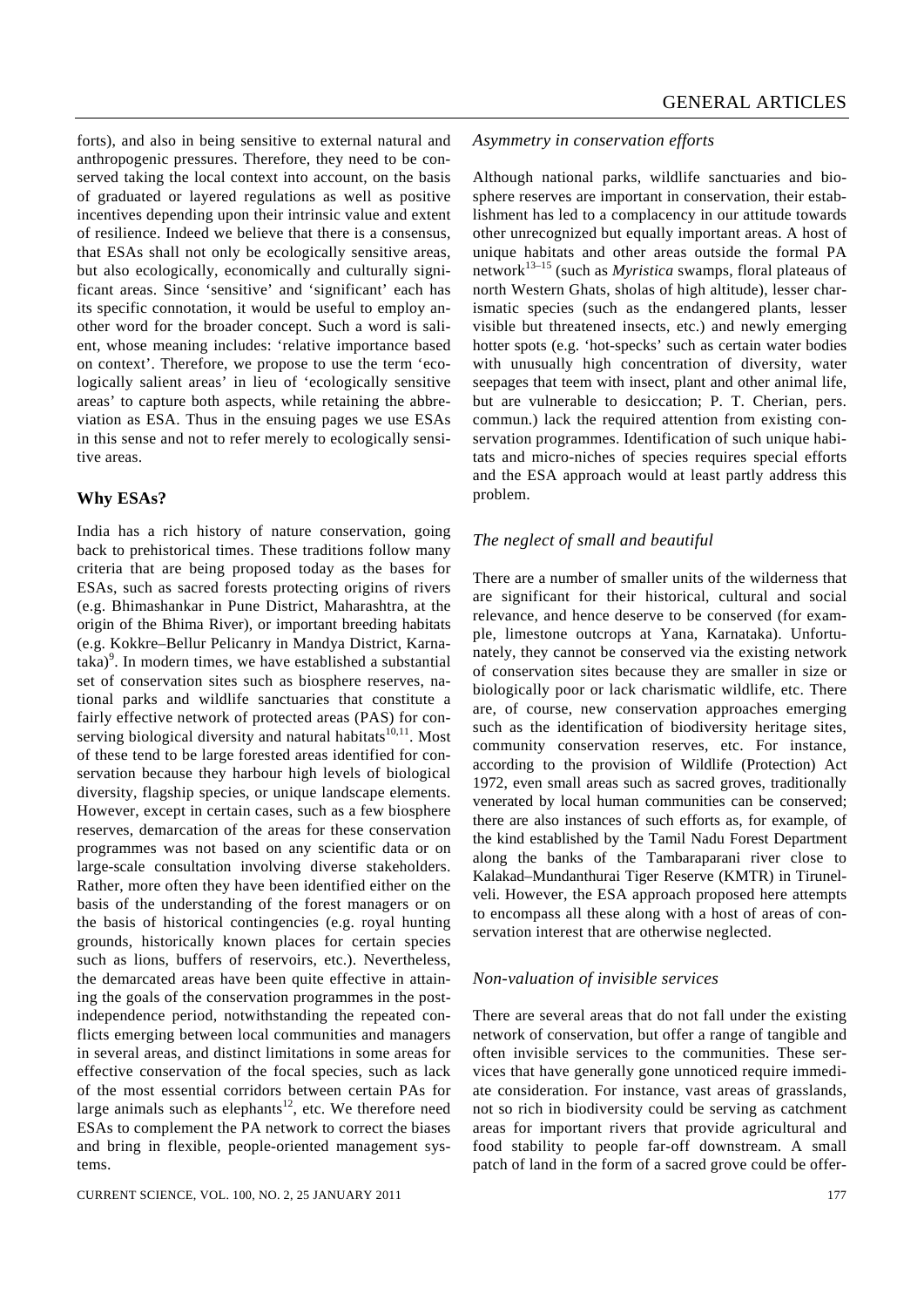ing the most important medicinal plants used regularly by the communities depending on it. Areas that provide such invisible services may be important for local communities dependent on them and hence could be considered as important components of ecologically salient areas.

#### *Need for flexible and people-oriented management strategies*

PA networks are governed by exceedingly rigid management regimes with local communities having little role in utilizing, managing and conserving them. This approach has led to many difficulties, as recently assessed comprehensively by the Tiger Task Force<sup>13</sup>. The nature conservation regime must also now take into account new legislation such as the Scheduled Tribes and Other Traditional Forest Dwellers (Rights over the Forests) Act, 2006 (refs 16, 17). Furthermore, modern ecological theory strongly favours an adaptive co-management approach<sup>18</sup>. Clearly, we need a network of conservation sites that have locality and time-specific, flexible management strategies. As discussed below, ESAs can be identified with such a flexible system of management. In fact, there could be ESAs with PAs embedded within them, with an adaptive regime of regulation.

 Thus, there is a need to expand the scope of the existing process of identifying areas for conservation. ESAs as proposed here aim at attaining this much more comprehensively than focusing merely on biodiversity richness, or on ecological fragility. We thus propose a broader complementary (rather than competing) approach for identifying conservation sites.

## **Demarcating ESAs**

## *Criteria for demarcating ESAs*

As discussed above, there are three important categories of attributes that need to be considered in defining the ecological salience/significance/sensitivity of an area: physico-climatic features (geo-climatic features), biological features and social relevance (including cultural, economic and historical importance) of the area. All these may be grouped as (a) abiotic attributes, (b) biotic attributes and (c) anthropological or socio-cultural attributes. Such attributes have been suggested and used by other workers also<sup>4</sup>. But we are not aware of any structured protocol for using these attributes to arrive at ESAs. We propose below a set of these attributes with the criteria to be used for each of them, and then provide a methodology to combine and use them in demarcating ESAs, especially for a large region such as the Western Ghats.

*Biological attributes:* We propose that demarcation of an ESA shall consider the following components of biological and cultural uniqueness and richness.

 Biodiversity richness: Richness in diversity for all taxonomic groups and hierarchies.

 Species rarity: Rarity in terms of population size, extent of geographical distribution, and also rarity in taxonomic representation in terms of paucity of closely related taxa.

 Habitat richness: Spatial heterogeneity of landscape elements.

Productivity: Total biomass productivity.

 Estimate of ecological resilience: Level of persistence of original climax vegetation.

 Cultural and historical significance: Evolutionary– historical value and cultural–historical value of the area.

*Geo-climatic layers attributes:* These include layers that permit assessment of the innate or natural vulnerability of the area. Obviously features such as slope, aspect, altitude, precipitation, etc. shall be used under the following component attributes:

Topographic features: Slope, altitude, aspect, etc.

 Climatic features: Precipitation, number of wet days, etc. Hazard vulnerability: Natural hazards such as landslides and fires.

*Stakeholders valuation:* It is important to take on board perceptions of the civil society and local bodies, especially the zilla, taluk and gram panchayats, to decide on areas that they consider to be ecologically and environmentally sensitive. Of course, these perceptions will depend on the proposed management regime.

#### *Methodology to demarcate ESAs*

*Grid the study area:* Most often, ESAs are discussed and debated with a focus on individual landscape elements, specific sites, localities and habitats. This has obviously brought a lot of ad hocism into the process of recognizing ESAs. In its place, we propose that the exercise proceed in two steps: (i) to assign levels of ecological salience to an entire region such as the Western Ghats using a common set of criteria and by adopting a uniform, replicable methodology, and (ii) to identify ESAs along with locality-specific management prescriptions. With this in view, we outline below such a protocol for mapping ESAs of the Western Ghats (Figure 1). This methodology can be generalized for other similar bio-rich regions.

 Since the ESAs may be of variable sizes, we propose that the region in question could be divided into grids of suitable size, depending upon the datasets available and vastness of the area. In case of the Western Ghats, we propose  $5' \times 5'$  grids because most of the datasets available complement well at this scale.

*Assign a value to grids for their ecological sensitivity:* Data and information could be obtained for the entire

178 CURRENT SCIENCE, VOL. 100, NO. 2, 25 JANUARY 2011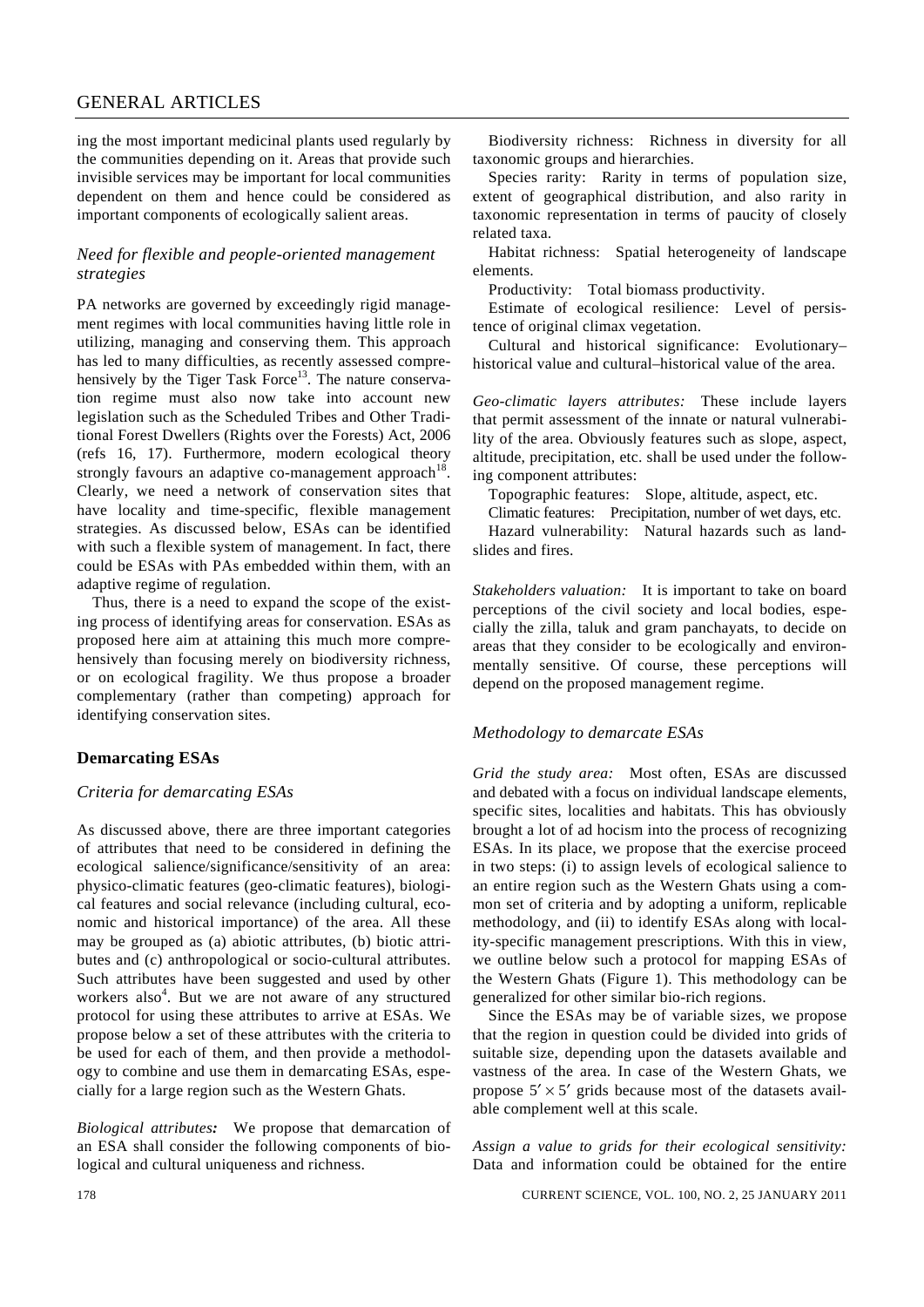Western Ghats on each of the criterion listed and maps developed depicting the three attributes as below.

#### 1. *Biological and cultural layer*

#### *Species biological richness*

Areas that harbour high levels of biological diversity shall be assigned a higher score than those that are less diverse. Since taxa inventories are incomplete in the Western Ghats, rarity value may be initially calculated based on well-studied taxa such as flowering plants, mammals, birds, freshwater fishes, butterflies and dragonflies. The diversity will be captured using the avalanche index<sup>19,20</sup> that integrates diversity at all levels of taxonomic hierarchy. Further in this particular situation, these values could to be normalized from the lowest (1) to the highest (10) value of biological diversity and each grid cell shall then be assigned the normalized value corresponding to its level of biodiversity.

## *Rarity of species*

*Distributional rarity:* Areas that contain the 'rarest' of the species are to be considered more important because the loss of these species is irreversible. For this, the rarity of each species needs to be defined quantitatively as the proportion of the total grids occupied by it (*Pi*) and for each grid these rarity values are summed over all the species in that grid. Accordingly, the rarity of species can range from 1/*N* for those that occur in only one of the total *N* grids, to 1.00 for those that occur in all the grids. These rarity values of the species are then summed over all the species (*S*) for each grid to arrive at a rarity value for each grid. It is important to consider only the naturalized



**Figure 1.** Terrain map of Western Ghats. The boundary map has been prepared following a series of discussions<sup>23</sup> by Narayani Barve, K.N.G. and R. Uma Shaanker. The terrain on the boundary has been overlaid by S.N.P. For details, see www.westernghatsindia.org

CURRENT SCIENCE, VOL. 100, NO. 2, 25 JANUARY 2011 179

species to avoid the recently introduced invaders. The rarity value of a grid (*RVg*) is given by:

$$
RVg = \sum_{i=1}^{S} (Pi).
$$

Further, these *RVg* values shall be normalized again from 1 (lowest ) to 10 (highest) and assigned to the grids. Such quantification is fortunately possible now owing to the datasets accumulated on the distribution of species for several bio-rich areas.

*Taxonomic rarity:* Using the taxonomic hierarchy from the datasets available<sup>21</sup> taxonomically (and hence probably evolutionarily), rare species shall be identified as belonging to families that contain only one monotypic genus. Such families are counted for each grid and normalized between 1 and 10.

*Habitat richness:* Habitat heterogeneity is well known to be correlated to the diversity of a range of organisms, especially of animals including fishes<sup>22,23</sup>. Therefore, in the absence of data on a wide range of animals, we propose that grids that contain high levels of habitat heterogeneity or landscape heterogeneity shall be regarded as biologically rich and hence assigned a higher score. Habitat heterogeneity can be quantified for large areas such as the Western Ghats as fine-resolution remote sensing datasets are now available. The habitat richness of a grid (*HRg*) can be computed using an information theoretic measure such as Simpson index, where the species are replaced by the landscape element types and the frequency of the species by the proportion of the area occupied by the landscape element types as given below:

$$
HRg = \sum_{i=1}^{L} (Pi)^2,
$$

where *Pi* is the proportion of the area of the *i*th landscape element and *L* the number of elements in the grid.

 These values are then normalized from 1 to 10 and assigned to the grids.

#### *Productivity*

It has been demonstrated that productivity of an area, as represented by the cumulative greenness or Normalized Differential Vegetation Index (NDVI) over the year is a good surrogate for the vegetation diversity<sup>24,25</sup>. Since this index captures the extant primary productivity that sustains life, it can also be used as a surrogate for diversity of a host of organisms for which datasets are not available. Here again, the cumulative NDVI over the year is attached for each grid and normalized to range from 1 to 10. We appreciate that this parameter may underestimate the importance of certain habitats such as grasslands, and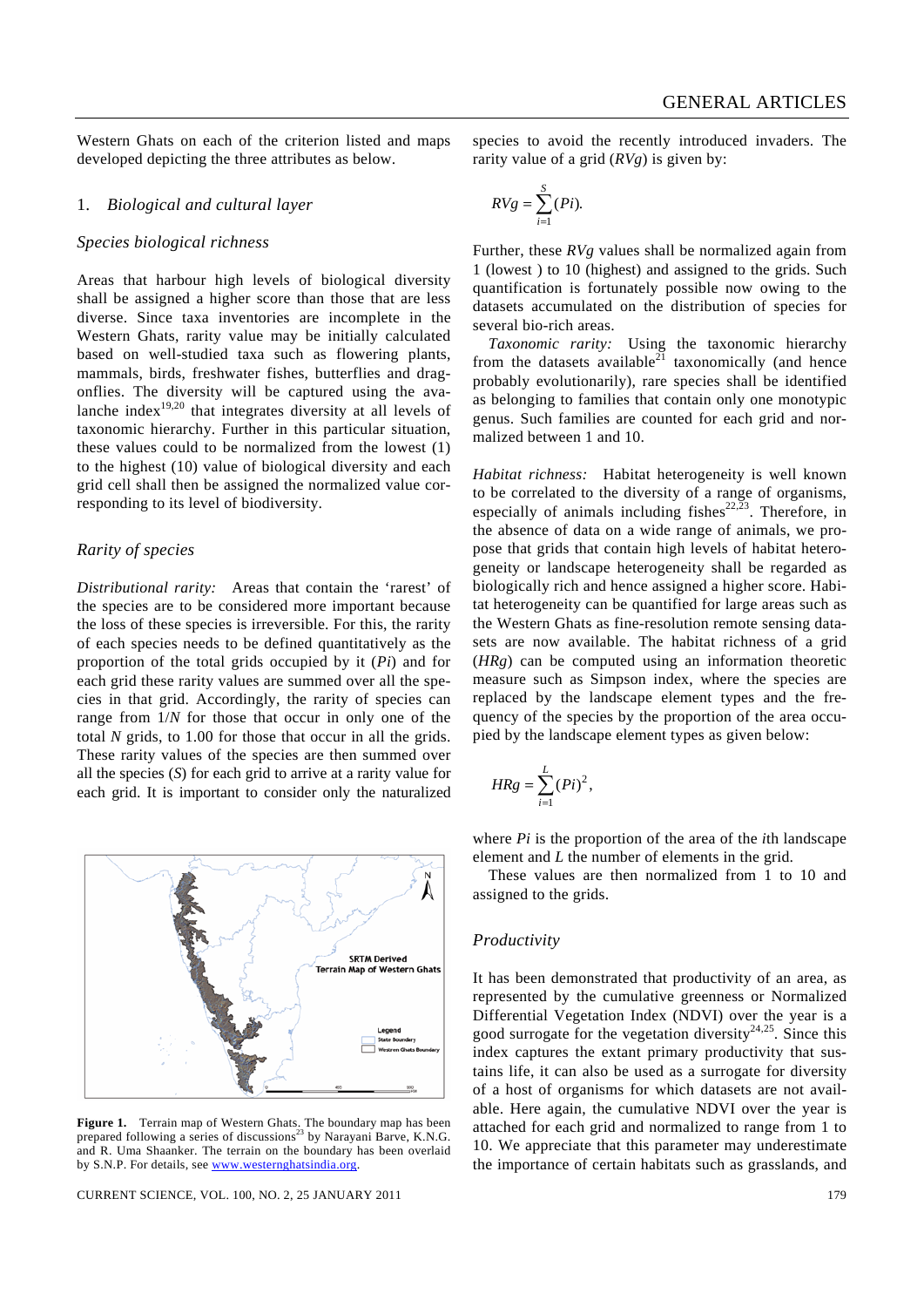overestimate that for others such as evergreen forests. We also realize that there are a number of possible ways of using NDVI to correct these biases. But given that we have other attributes that capture the importance of such habitats, we wish to restrict to the cumulative values of NDVI since it does represent basic biological productivity.

#### *Estimate of biological/ecological resilience*

The extent of deviations in the biological composition (plant composition) of an area from its original plesioclimax composition would reflect the resilience of the system over large timescale; those that have deviated more from the original composition can be considered to be least resilient and hence are ecologically highly sensitive. For this, we propose to estimate the proportion of the existing vegetation that reflects the plesio-climax as an index of resilience<sup>26,27</sup>. These proportions are assigned to all the grids and then normalized to range from 1 (highest deviations) to 10 (least deviations).

## *Cultural significance*

Areas that harbour historical relics and cultural diversity also shall be assigned a higher score. While there is no easy way to value the cultural significance, we suggest that the oldest of the relics shall get the highest value (10) and the most recent a low value (1); if there are no relics, the grid gets zero value.

#### 2. *Geo-climatic layers*

#### *Topographic features*

Areas with steep slopes and high altitudes are likely to be eroded more easily, and are hence vulnerable to natural degradation. Obviously such areas need to be considered as least resilient and hence assigned a higher score. We suggest that the slopes, and altitudes can be normalized within each grid from 1 (least average slope or lowest average altitude) to 10 (high slope and high altitude) and assigned to the grids (see Figures 2 and 3 as examples).

#### *Climatic features*

Areas with high rainfall, and with a narrow window of wet or rainy seasons (actual length of dry season or number of rainy days in conjunction with total annual precipitation; rainfall in excess of 3000 mm and dry season that exceeds 6 months have made landscapes the most vulnerable/least resilient<sup>28</sup>) are most vulnerable to erosion and hence need to be considered environmentally sensitive. Accordingly, these are normalized within each from 1

(low rainfall or highest number of rainy days) to 10 (highest rainfall or least number of rainy days) and assigned to grids.

## *Hazard vulnerability*

Available data on natural hazards such as landslides and fires shall be obtained wherever possible and attached to the grids, and normalized from 1 to 10.

#### 3. *Stakeholders valuation*

WGEEP has undertaken local consultations, and is also getting responses from a wide section of civil society (through the website www.westernghstsindia.org) for their inputs on ESAs. Similar opinions are also being invited from the public and local bodies. We would work out a methodology of referring these to grids, and assigning normalized values ranging from 1 to 10.

## **Grading ESAs**

There is no available consensus on how to weigh each of these attributes. Hence a starting point would be to weigh the three criteria (abiotic, biotic and socio-cultural) equally. We will undertake such a process with the hope that once the results are out in the public domain, there could be further discussions, revaluation and revision of the scores, and identification of ESAs and their management regimes. However, for the time being, we propose that all the three attributes, viz. biological, geo-climatic and public perception are developed and graded as given in Table 1. Each of them is divided into three categories based on the importance of the biological component, environmental sensitivity and valuation by the public, and are ranked accordingly. These attributes will be later overlaid. The biological and geo-climatic layers are proposed to be first combined and the public perception



**Figure 2.** Elevation map of the Western Ghats (prepared by S.N.P.).

180 CURRENT SCIENCE, VOL. 100, NO. 2, 25 JANUARY 2011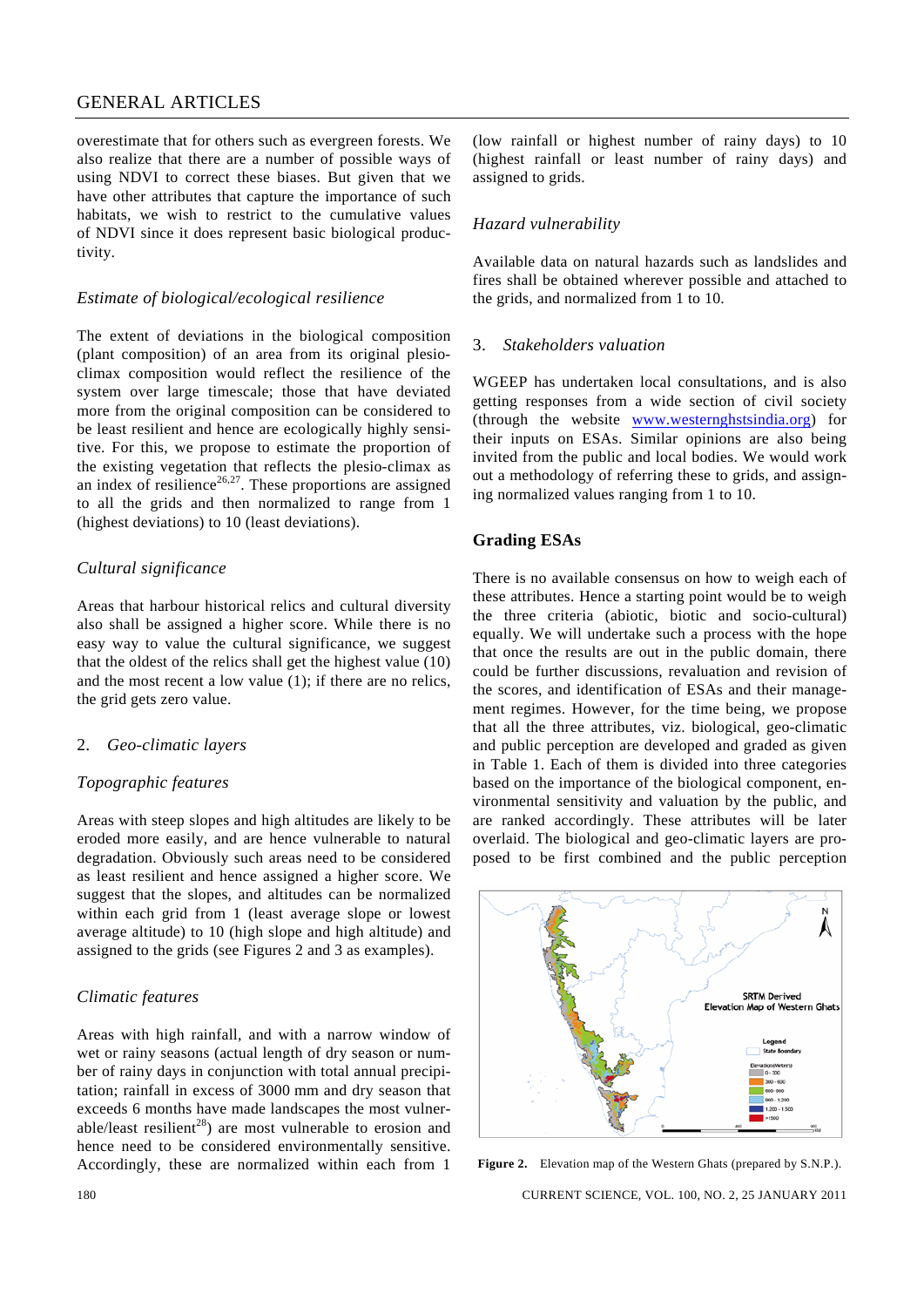| Suggested scores for attribute and category layers<br>Table 2. |                                                                                                                                                                                 |              |  |  |  |  |
|----------------------------------------------------------------|---------------------------------------------------------------------------------------------------------------------------------------------------------------------------------|--------------|--|--|--|--|
| Attributes                                                     | Category                                                                                                                                                                        | Value        |  |  |  |  |
| Biological                                                     | BHV (biologically highly valued)<br>BMV (biologically moderately valued)<br>BLV (biologically less valued)                                                                      | 10<br>0      |  |  |  |  |
| Geo-climatic                                                   | EHS (environmentally geo-climatically highly sensitive)<br>EMS (environmentally geo-climatically moderately sensitive)<br>ELS (environmentally geo-climatically less sensitive) | 10<br>5<br>0 |  |  |  |  |
| Public perception                                              | VIPP (very important in public perception)<br>MIPP (moderately important in public perception)<br>LIPP (less important in public perception)                                    | 10<br>5<br>0 |  |  |  |  |

**Table 3.** Suggested methodology to combine the valuation and assign 'ecological salience' scores

| Combined value from<br>layers 1 and 2 | Value from<br>public perception | ESA grade | Extent of proposed protection |
|---------------------------------------|---------------------------------|-----------|-------------------------------|
| $10 - 20$                             | $5 - 10$                        | Grade 1   | High                          |
|                                       | $0 - 5$                         | Grade 2   | Moderate                      |
| $0 - 10$                              | $5 - 10$                        | Grade 3   | Low                           |
|                                       | $0 - 5$                         | Grade 4   | To be kept under watch        |



**Figure 3.** Grids  $(0.125^\circ \times 0.125^\circ)$  of the Western Ghats ranked based on annual precipitation. Data were obtained from the DIVA GIS program, which offers average for 100 years. Map was prepared by Asha and K.N.G.

CURRENT SCIENCE, VOL. 100, NO. 2, 25 JANUARY 2011 181

layer will be overlaid on this to assign 'ecological salience' scores (Tables 2 and 3).

 Once the grids are assigned these 'ecological salience' grades/ranks, areas for demarcating ESAs may be identified as one or more adjacent grids with scores exceeding a threshold to be decided upon. The finer-scale borders of the ESAs can be developed with local inputs from the stakeholders and managers before they are being declared as ESAs under the provisions of the Environment Protection Act.

#### **Conclusions**

We have attempted to propose an objective and workable protocol and methodology for arriving at a set of ESAs. This is meant to be a starting point for a wider discussion. It is our hope that such feedback would permit us to develop a more generic methodology on which there could eventually be a consensus. In the meanwhile, WGEEP has been compiling the datasets required for the purpose of assigning 'ecological salience' scores for the Western Ghats employing these steps. We welcome all constructive suggestions to take this process further.

- 1. Saxena, M. R., Kumar, R., Saxena, P. R., Nagaraja, R. and Jayanthi, S. C., Remote sensing and GIS based approach for environmental sensitivity studies. A case study from Indian Coast. International Society for Photogrammetry and Remote Sensing, 2007; www.ispres.org
- 2. Hemkumara, G. P. T. S., GIS based analysis on environmental sensitive areas and identification of the potential disaster hazardous locations in southern Sri Lanka. *Int. J. Civil Environ. Eng.*, 2009, **9**, 311–315.
- 3. MacDonald, A., Assessment of risk and identification of environmentally sensitive areas. In Interspill Marseille 2000 Conference and Exhibition, 2000; www.interspill.com